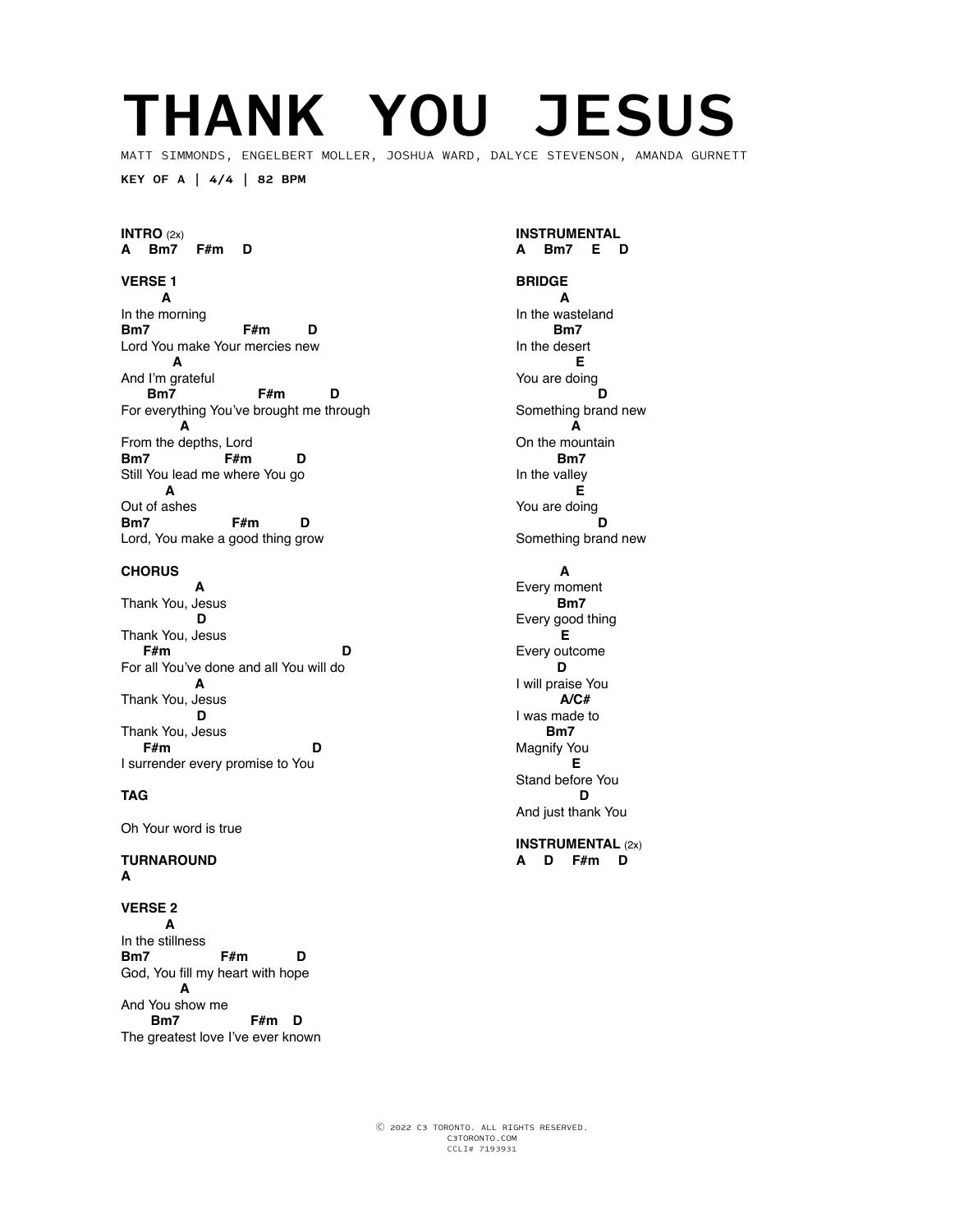## **THANK YOU JESUS**

MATT SIMMONDS, ENGELBERT MOLLER, JOSHUA WARD, DALYCE STEVENSON, AMANDA GURNETT

**KEY OF A | 4/4 | 82 BPM**

#### **INTRO** (2x) **1 2m7 6m 4**

## **VERSE 1**

 **1** In the morning<br>2m7 **2m7 6m 4** Lord You make Your mercies new  **1** And I'm grateful<br>2m7  **2m7 6m 4** For everything You've brought me through  **1** From the depths, Lord **2m7 6m 4** Still You lead me where You go  **1** Out of ashes **2m7 6m 4** Lord, You make a good thing grow

#### **CHORUS**

**1** Thank You, Jesus  **4**  Thank You, Jesus **6m** 4 For all You've done and all You will do  **1**  Thank You, Jesus  **4**  Thank You, Jesus<br>6m  **6m 4** I surrender every promise to You

#### **TAG**

Oh Your word is true

#### **TURNAROUND 1**

**VERSE 2 1** In the stillness<br>2m7 **2m7 6m 4** God, You fill my heart with hope  **1** And You show me  **2m7 6m 4** The greatest love I've ever known **INSTRUMENTAL 1 2m7 5 4**

#### **BRIDGE 1**

In the wasteland  **2m7**  In the desert  **5**  You are doing  **4** Something brand new  **1**  On the mountain  **2m7**  In the valley  **5**  You are doing  **4** Something brand new  **1**  Every moment  **2m7**  Every good thing  **5**  Every outcome  **4** I will praise You  **1/3**  I was made to  **2m7**  Magnify You  **5**  Stand before You  **4** And just thank You

#### **INSTRUMENTAL** (2x) **1 4 6m 4**

Ⓒ 2022 C3 TORONTO. ALL RIGHTS RESERVED. C3TORONTO.COM CCLI# 7193931